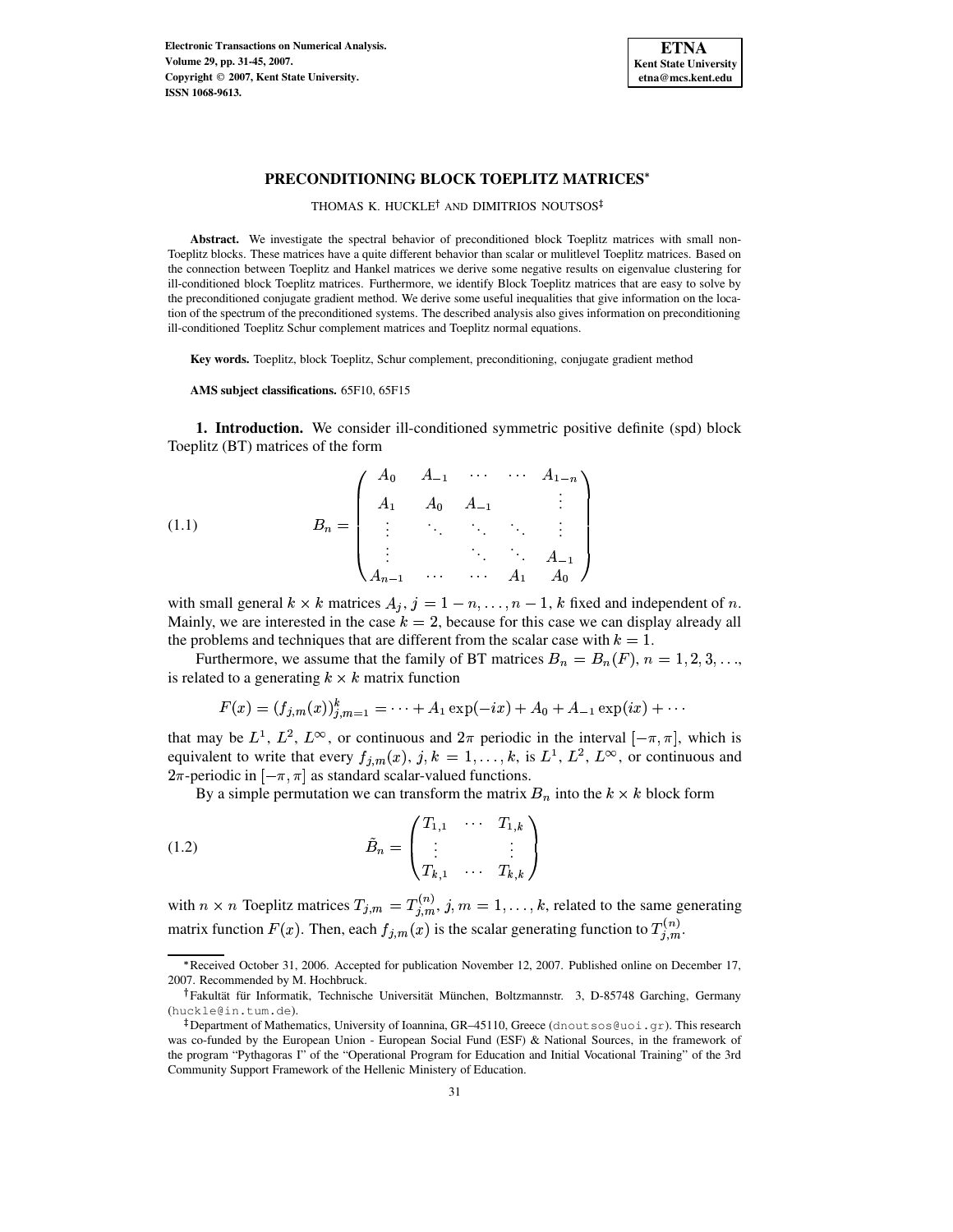Note, that in contrast to multilevel Toeplitz matrices we consider in  $(1.1)$  blocks  $A_i$  of fixed size that will be in general of non-Toeplitz structure. Hence, the analysis derived for the multilevel case based on trigonometric polynomials [\[8,](#page-13-0) [9,](#page-13-1) [15\]](#page-14-0) cannot be applied in this BT case. In fact such negative results as in  $[8, 9, 15]$  $[8, 9, 15]$  $[8, 9, 15]$  $[8, 9, 15]$  $[8, 9, 15]$  do not hold in the block case; see  $[10, 12]$  $[10, 12]$  $[10, 12]$ for related positive results concerning strong clustering with block circulant preconditioners and spectral equivalence with band block Toeplitz preconditioners, respectively. So, the BT case is quite different from the scalar case and the multilevel case.

Block Toeplitz matrices are closely related to Schur complements in Toeplitz matrices, e.g., Toeplitz Schur complement  $T_1 - T_2 \cdot T_4^{-1} \cdot T_3$  to BT n  $\frac{N-1}{4} * T_3$  to BT matrix  $\begin{pmatrix} T_1 & T_2 \ T_2 & T_4 \end{pmatrix}$ . So, for  $k = 2$ the given block equations can be reduced to solving Toeplitz matrices and Schur complement systems of Toeplitz matrices. In the following we will derive theoretical and numerical results on block Toeplitz systems and also on Toeplitz Schur complements. Note, that also the Toeplitz normal equations are a special case of a Schur complement, and therefore are related to block Toeplitz systems.

For a well-conditioned spd Toeplitz matrix  $T_n$  related to a continuous generating function  $f(x)$  there exist various preconditioning techniques that ensure fast convergence of the preconditioned conjugate gradient (pcg) method; see  $[2, 7]$  $[2, 7]$  $[2, 7]$  and the references therein. Fast Transform preconditioners based on circulant matrices or other classes of matrix algebras lead to a preconditioned system with clustered eigenvalues for  $C_n^{-1}T_n$ . Here the computation of the preconditioner and each step in the pcg algorithm take  $O(n \log(n))$  operations based on fast algorithms for the trigonometric transforms. Hence, if the linear system can be solved in a bounded number of iterations - independent of  $n$  - then the whole procedure takes  $O(n \log(n))$  operations [\[2,](#page-13-3) [7\]](#page-13-4). This case occurs if the symbol is strictly positive or if it is nonnegative and polynomial.

Another important class of preconditionersfor ill-conditioned matricesis based on banded Toeplitz matrices. If the scalar generating function  $f(x)$  has only zeros of even order then we can define a trigonometric polynomial  $p$  that has the same zeros of the same order as  $f$ . Then, p is related to a band Toeplitz matrix. Furthermore, the preconditioned system  $P_n^{-1}T_n$  is well-conditioned with eigenvalues contained in an interval given by the range of  $f(x)/p(x)$ ; this again leads to fast convergence of the pcg method  $[3, 10]$  $[3, 10]$  $[3, 10]$ . In  $[12]$  the author considers also band preconditioners with bandwidth up to  $log(n)$  by choosing, e.g., the partial Fourier polynomial  $F_n(x)$  for the given Fourier expansion of  $F(x)$ . For well-conditioned matrices this approach leads to clustered spectrum of the preconditioned system. For ill-conditioned matrices with singular  $F(x)$  the banded approximation given by  $F_n(x)$  may be indefinite and therefore in  $[11, 12]$  $[11, 12]$  $[11, 12]$  a generalization of the approach in  $[10]$  is considered in order to deal with the ill-conditioned case; see Theorems 3.1, 3.6, and sections 4.1, 4.2 in  $[11]$  and sections 3 and 4 in [\[12\]](#page-14-1). Here, we introduce a different banded approximation that can deal with singular  $F(x)$  also allowing a broader bandwidth.

Aim of this paper is to generalize the positive preconditioning results for circulant and band preconditioners for Block Toeplitz matrices, e.g., [\[6,](#page-13-6) [11,](#page-14-2) [12,](#page-14-1) [13,](#page-14-3) [14\]](#page-14-4), and to derive further results on the eigenvalue distribution and clustering of preconditioned block Toeplitz systems and Toeplitz Schur complements(like the normal equations). This also leads to some negative results on the eigenvalue clustering of preconditioned BT matrices. The paper is organized as follows. In section [2](#page-2-0) some results are presented concerning BT, Hankel Matrices and Schur complements of BT matrices. In section [3](#page-3-0) some spectral and convergence properties are presented and proved for pcg method applied on BT systems and for preconditioning Toeplitz Schur complements. General propositions for constructing efficient prconditioners for BT systems and Schur complements are given in section [4.](#page-7-0) In section [5](#page-9-0) numerical examples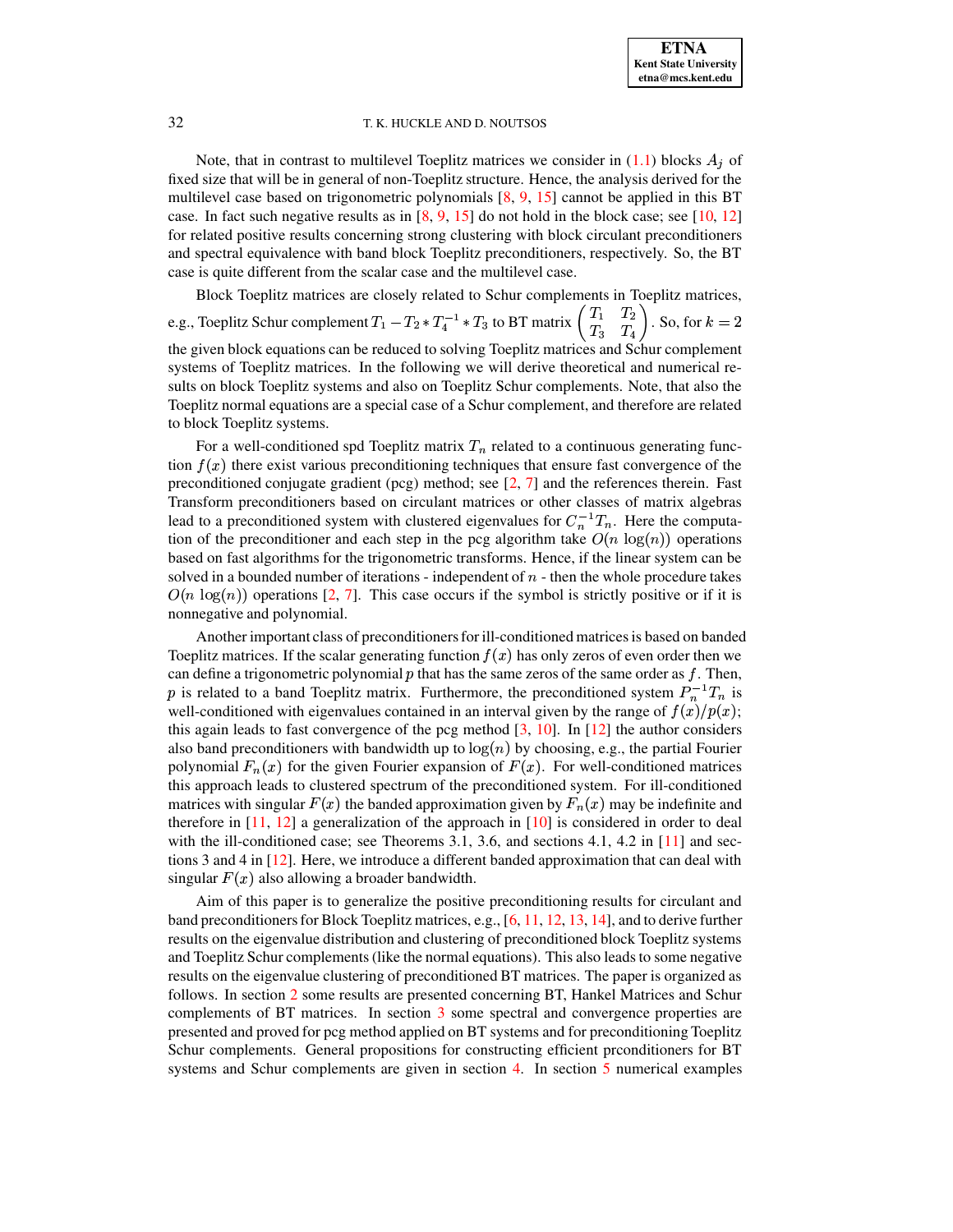are presented showing the validity of the theory. Finally, concluding remarks are given in section [6.](#page-12-0)

<span id="page-2-0"></span>**2. Toeplitz, Block Toeplitz and multilevel Toeplitz matrices.** In thissection we present some useful known results that are necessary to obtain the main results in the following sections.

THEOREM 2.1 (Spectrum of preconditioned BT system, Theorem 4.1 in [\[6\]](#page-13-6), see also [\[11,](#page-14-2) [12\]](#page-14-1)). Let  $T_n(G)$  and  $T_n(F)$  be two sequences of matrices generated by Lebesgue integrable *Hermitian*  $k \times k$ -matrix-valued functions F and G defined on  $Q = [-\pi, \pi]$ , where G is *positive* definite for almost every  $x \in Q$ , that is, the Lebesgue measure of  $Q \backslash Q_+$  is zero with  $Q_+ := \{x \in Q \: : \: G(x) \text{ such that } \text{the eigenvalues of } T_n^{-1}(G)T_n(F) \text{ lie in the (not)} \}$  $\emph{necessarily bounded}$  interval  $[r, R]$ , where

$$
r = \sup\{y \in \mathbf{R} : \lambda_{\min}(\mathbf{G}^{-1}\mathbf{F}) > \mathbf{y} \text{ for almost every } x \in Q_+\}
$$
\n
$$
R = \inf\{y \in \mathbf{R} : \lambda_{\max}(\mathbf{G}^{-1}\mathbf{F}) < \mathbf{y} \text{ for almost every } x \in Q_+\}
$$

<span id="page-2-1"></span>THEOREM 2.2 (Product of Toeplitz matrices [\[19\]](#page-14-5)). *If*  $f, g \in L^{\infty}$ *, then* 

$$
T_n(fg) - T_n(f) * T_n(g) = P_n * H(f) * H(\bar{g}) * P_n + Q_n * H(\bar{f}) * H(g) * Q_n
$$

with  $P_n(x_1, \ldots) = (x_1, \ldots, x_n)$  and  $Q_n(x_1, \ldots) = (x_n, \ldots, x_1)$  are matrices picking out *the first* & *entries of an infinite vector, and the infinite Hankel matrix*

$$
H(f) = \begin{pmatrix} t_1 & t_2 & t_3 \\ t_2 & t_3 & \\ t_3 & \cdot & \\ & & \end{pmatrix} .
$$

<span id="page-2-2"></span>COROLLARY 2.3 (Product of band Toeplitz and Toeplitz matrix). *For a real trigonometric polynomial*  $p(x)$  *and*  $g \in L^\infty$  *it holds* 

$$
T_n(pg)=T_n(p)T_n(g)+R_1\\
$$

*and*

$$
T_n^{-1}(p)T_n(pg)=T_n(g)+R_2\quad
$$

<span id="page-2-4"></span>*with*  $R_j$ ,  $j = 1, 2$ , *matrices of low rank that depends only on*  $p(x)$  *and not on the dimension* & *.*

COROLLARY 2.4 (Product of band BT matrix and BT matrix). *For a real trigonometric* matrix polynomial  $P(x)$  and  $G \in L^\infty$  with  $k \times k$  blocks it holds

$$
T_n(PG) = T_n(P)T_n(G) + R_1
$$

*and*

$$
T_n^{-1}(P)T_n(PG) = T_n(G) + R_2
$$

<span id="page-2-3"></span>*with*  $R_j$ ,  $j = 1, 2$ , *matrices of low rank.* 

THEOREM 2.5 (Spectrum of Hilbert matrix  $[18, 7]$  $[18, 7]$  $[18, 7]$ ). Let  $H_n$  be the  $n \times n$  Hilbert matrix *to*  $H(f)$  with  $t_i = 1/j$ ,  $j = 1, 2, ...$  *... Then for any*  $0 < \epsilon < \pi$ , the number of eigenvalues of  $_n$  with absolute values exceeding  $\epsilon$  is given by

$$
\frac{2}{\pi}\log n * \operatorname{sech}^{-1}\frac{\epsilon}{\pi} * (1 + o(n)).
$$

.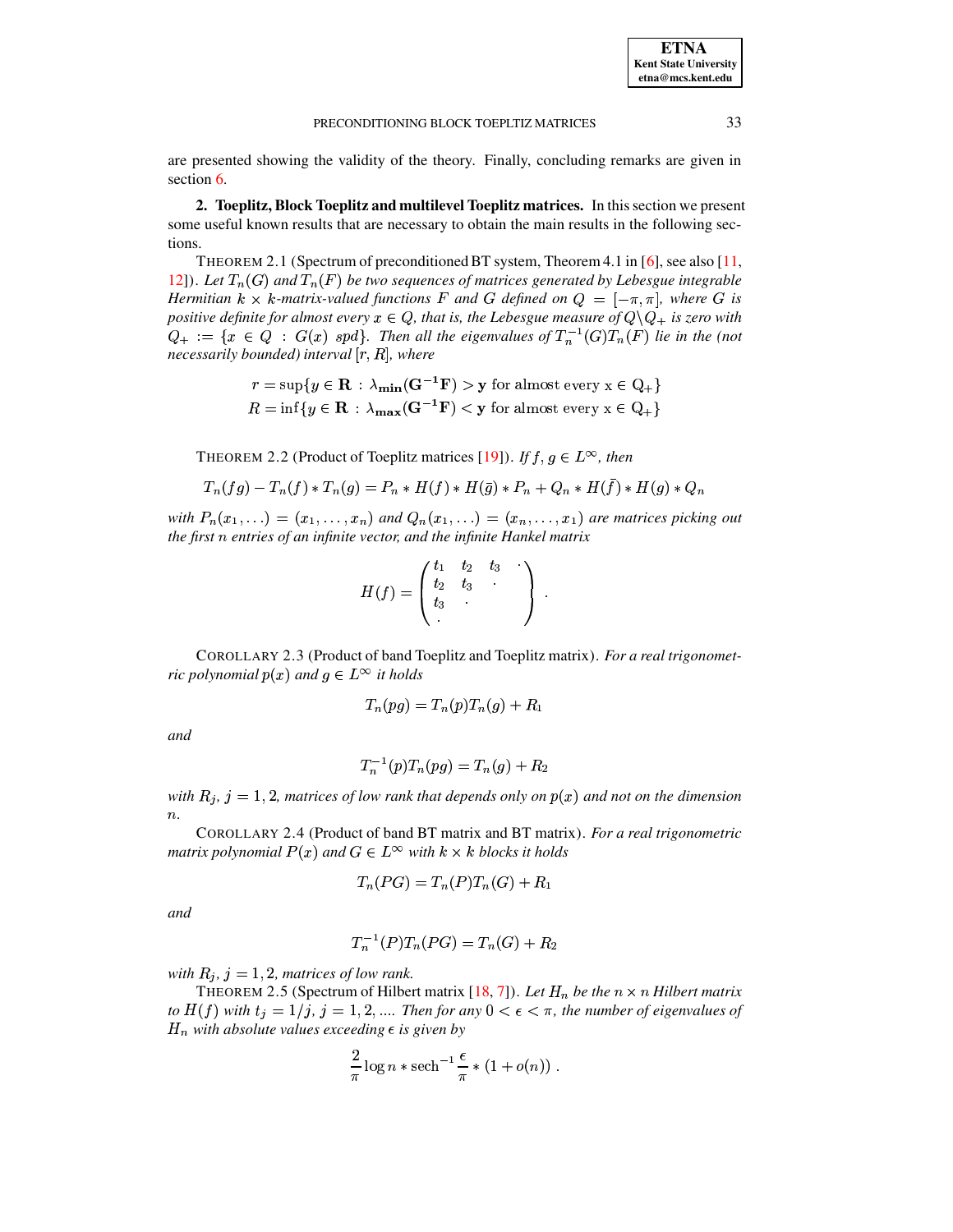*Hence for every cluster of eigenvalues around zero with small radius* » *the number of outliers is* growing like  $log(n)$ . This behavior is denoted as weakly clustered because the number of *outliers is allowed to grow like*  $o(n)$ .

THEOREM 2.6 (Negative results for multilevel Toeplitz matrices [\[8,](#page-13-0) [9,](#page-13-1) [15\]](#page-14-0)). *For illconditioned positive definite multilevel Toeplitz matrices there exist examples where for every positive definite multilevel circulant preconditioner there holds:*

*1. If the spectrum of the preconditioned matrix is bounded*  $(\lambda_{\text{max}} \leq \alpha < \infty, \alpha$  *indepen-* $\alpha$  *dent of n*), then  $\lambda_{min} \to 0$  and  $\alpha(n)$  eigenvalues tend to zero, with  $\alpha(n)$  tending to infinity  $when n tends to infinity.$ 

2. If the spectrum of the preconditioned matrix is bounded from below  $(\lambda_{\min} \ge \beta > 0$ ,  $\beta$  independent of n), then  $\lambda_{max} \to \infty$  and  $\beta(n)$  eigenvalues tend to infinity, with  $\beta(n) \to \infty$ *for*  $n \to \infty$ *.* 

Now, let us turn to Schur complements related to BT matrices for  $k = 2$ . The close relationship between BT matrices and Schur complements is displayed by the equations

<span id="page-3-3"></span>
$$
\begin{pmatrix}\nT_1 & T_2 \\
T_2^H & T_3\n\end{pmatrix} = \begin{pmatrix}\nI & T_2T_3^{-1} \\
0 & I\n\end{pmatrix} * \begin{pmatrix}\nS_1 & 0 \\
0 & T_3\n\end{pmatrix} * \begin{pmatrix}\nI & 0 \\
T_3^{-1}T_2^H & I\n\end{pmatrix} =
$$
\n
$$
= \begin{pmatrix}\nI & 0 \\
T_2^H T_1^{-1} & I\n\end{pmatrix} * \begin{pmatrix}\nT_1 & 0 \\
0 & S_3\n\end{pmatrix} * \begin{pmatrix}\nI & T_1^{-1}T_2 \\
0 & I\n\end{pmatrix} =
$$
\n(2.1)\n
$$
= \begin{pmatrix}\nS_1 & 0 \\
0 & S_3\n\end{pmatrix} * \begin{pmatrix}\nT_1 & -T_2 \\
-T_2^H & T_3\n\end{pmatrix}^{-1} * \begin{pmatrix}\nT_1 & 0 \\
0 & T_3\n\end{pmatrix}
$$

with  $S_1 = T_1 - T_2 T_3^{-1} T_2^H$  and  $S_3 = T_3 - T_2^H T_1^{-1} T_2$ . Hence, an efficient preconditioner for a BT matrix directly leads to an efficient preconditioner for both Schur complements  $S_1$  and 3. On the other side an efficient preconditioner for one of the Schur complements directly leads to an efficient preconditioner for the whole BT matrix.

<span id="page-3-0"></span>**3. BT matrices and Toeplitz Schur Complements.** First we present some useful results on the location of eigenvalues of Schur complements of Toeplitz matrices. These results are based on the connection between Schur complements and block matrices.

<span id="page-3-1"></span>THEOREM 3.1 (Preconditioned normal equations). *Consider the family of Toeplitz ma* $t$ rices  $T_n(f)$ ,  $n = 1, 2, ...$  with generating function  $f$ , real Lebesgue integrable. Then it holds

$$
T_n(f^2) \geq T_n(f)^2.
$$

*Proof.* We consider the BT matrix  $B_n$  to

$$
F(x):=\left(\begin{array}{cc} 1 & f(x)\\ f(x) & f^2(x)\end{array}\right)\;.
$$

This matrix F is rank-1 symmetric positive semidefinite with eigenvalues  $\lambda = 0$  and  $\lambda =$  $1 + f(x)^2$ . The generating function is positive semidefinite, therefore the BT matrix  $B_n$ is also positive semidefinite. Hence, both Schur complements are positive semidefinite and therefore  $T_n(f^2) - T_n^2(f) \ge 0$  and  $I_n - T_n(f)T_n^{-1}(f^2)T_n(f) \ge 0$  (for  $T_n(f^2)$  nonsingular).  $\Box$ 

Note that if  $F(x) \ge 0$  is symmetric positive semidefinite,  $B_n(F)$  may be even positive definite, depending on f, e.g.,  $f(x) = x^2$ . Theorem [3.1](#page-3-1) can be also shown for general Toeplitz matrices:  $T_n(|f|^2) \geq T_n^H(f)T_n(f)$ .

<span id="page-3-2"></span>LEMMA 3.2. Consider  $\mathfrak{b}$ ,  $\mathfrak{g}$  Lebesgue integrable and  $\mathfrak{g}(x)$  nonnegative with  $|b(x)|^2/g(x) < \infty$  for all x, and  $T_n(g)$  and  $T_n(|b|^2/g)$  nonsingular. Then it holds

$$
T_n(|b|^2/g) \ge T_n^H(b)T_n^{-1}(g)T_n(b)
$$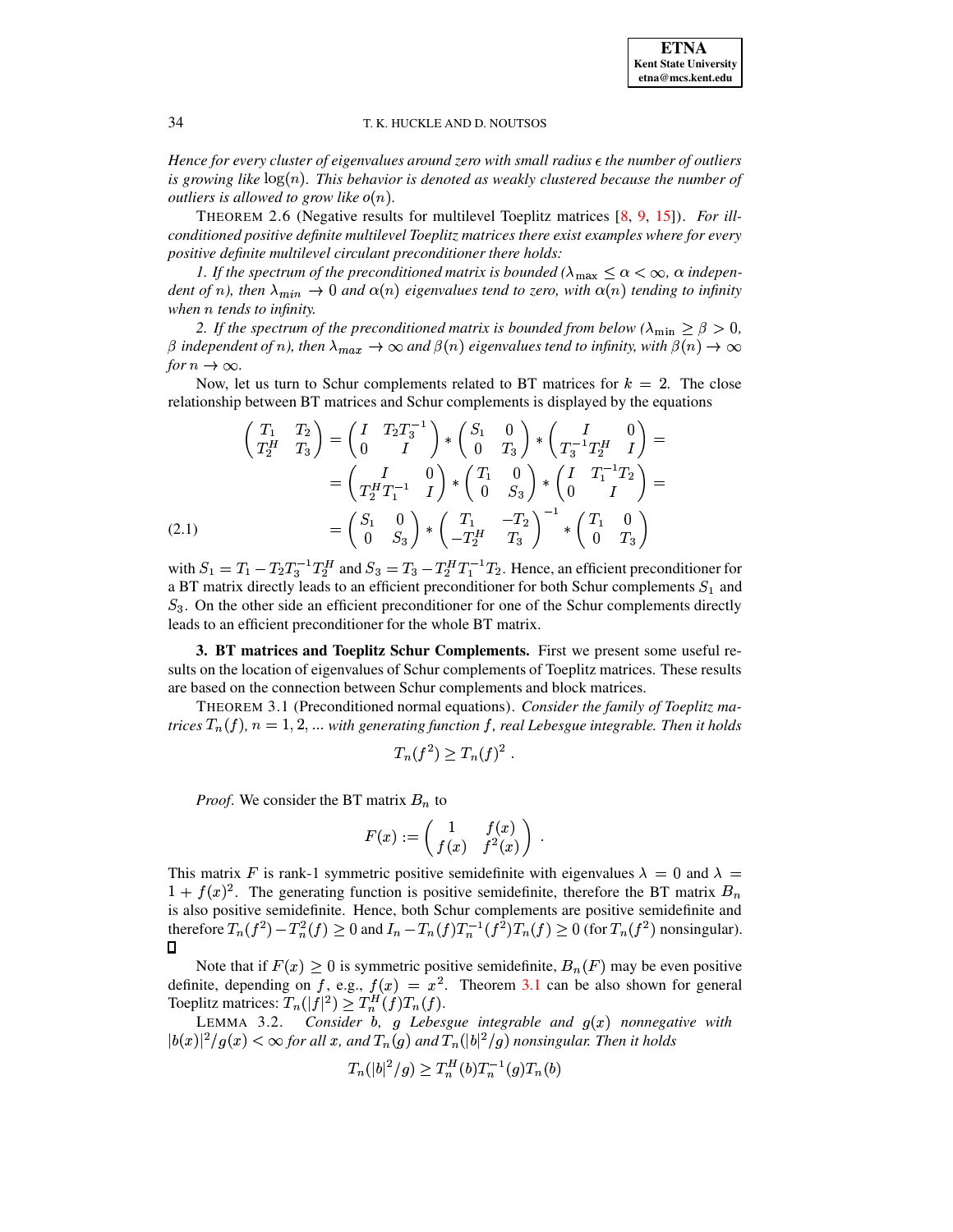and

$$
T_n(g) \geq T_n(b)T_n^{-1}(|b|^2/g)T_n^H(b) .
$$

*Proof.* Consider the BT matrix  $B_n$  to

$$
F(x) = \begin{pmatrix} |b(x)|^2/g(x) & \bar{b}(x) \\ b(x) & g(x) \end{pmatrix} . \qquad \Box
$$

THEOREM 3.3 (Preconditioned Toeplitz Schur Complement). Let f, g, b Lebesgue integrable and g nonnegative,  $|b|^2/g < \infty$ , and the matrices  $T_n(g)$ ,  $T_n(|b|^2/g)$ ,  $T_n(f - |b|^2/g)$ all nonsingular. Then it holds for the Toeplitz Schur complement relative to the matrix  $F(x) := \begin{pmatrix} f & \bar{b} \\ b & q \end{pmatrix}$ .

$$
T_n(f - \frac{|b|^2}{g}) \le T_n(f) - T_n^H(b)T_n^{-1}(g)T_n(b) =: S_n(f, g, b) .
$$

The eigenvalues of the Toeplitz preconditioned Toeplitz Schur complement

$$
T_n(f-|b|^2/g)^{-1}S_n(f,g,b)
$$

are greater or equal 1.

*Proof.* Direct Corollary of Lemma 3.2.  $\Box$ 

Note, that for Toeplitz matrices with generating function  $f(x)$  equals zero on a whole interval, all matrices  $T_n(f)$  will be singular. Furthermore, if in the scalar case  $f(x)$  has only isolated zeros of polynomial order then the smallest eigenvalue tends to zero polynomially depending on the order of the zeros of  $f$ . The next theorem displays a basic difference between scalar Toeplitz matrices and BT matrices. To prove this Theorem we need the following Lemma

<span id="page-4-0"></span>LEMMA 3.4. If f is a  $2\pi$  periodic continuous function, then the eigenvalues of  $T_n(f^2)$  –  $T_n(f)^2$  are clustered at zero and the minimal eigenvalue tends to zero exponentially.

*Proof.* The related Hankel matrix is a compact operator; see [1]. Therefore, the sum of the eigenvalues of the Hankel matrix is bounded which guarantees the strong clustering, e.g., the infinite Hilbert matrix is a bounded operator  $[4, 17, 18]$ . Furthermore, Tyrtyshnikov has shown in [17] that the smallest eigenvalue of the associated Hankel matrix  $H(f)$  tends to zero exponentially. П

THEOREM 3.5 (Ill-posed BT matrix). There exist examples with generating function  $F(x) \geq 0$  but  $\det(F(x)) = 0$  such that the related BT matrices  $B_n(F)$  are spd. For such a  $B_n$  the condition number may grow exponentially with n, resp. the smallest eigenvalue may tend to zero exponentially.

*Proof.* As example we consider  $B_n(F)$  to generating function  $F = \begin{pmatrix} 1 & f \\ f & f^2 \end{pmatrix}$ . Then the smallest eigenvalue of  $B_n$  can be bounded from above by the smallest eigenvalue of the Schur complement  $T_n(f^2) - T_n(f)^2 \ge 0$  which is exponetially converging to zero following the previous Lemma 3.4. (To see the relationship between the spectrum of a natrix and the spectrum of the Schur complement we can consider the Rayleigh quotient). As special example we can choose  $f(x) = x^2$ . Then  $F(x)$  is singular for all x, but  $B_n(F)$  is still spd in view of Theorem 2.2.  $\Box$ 

35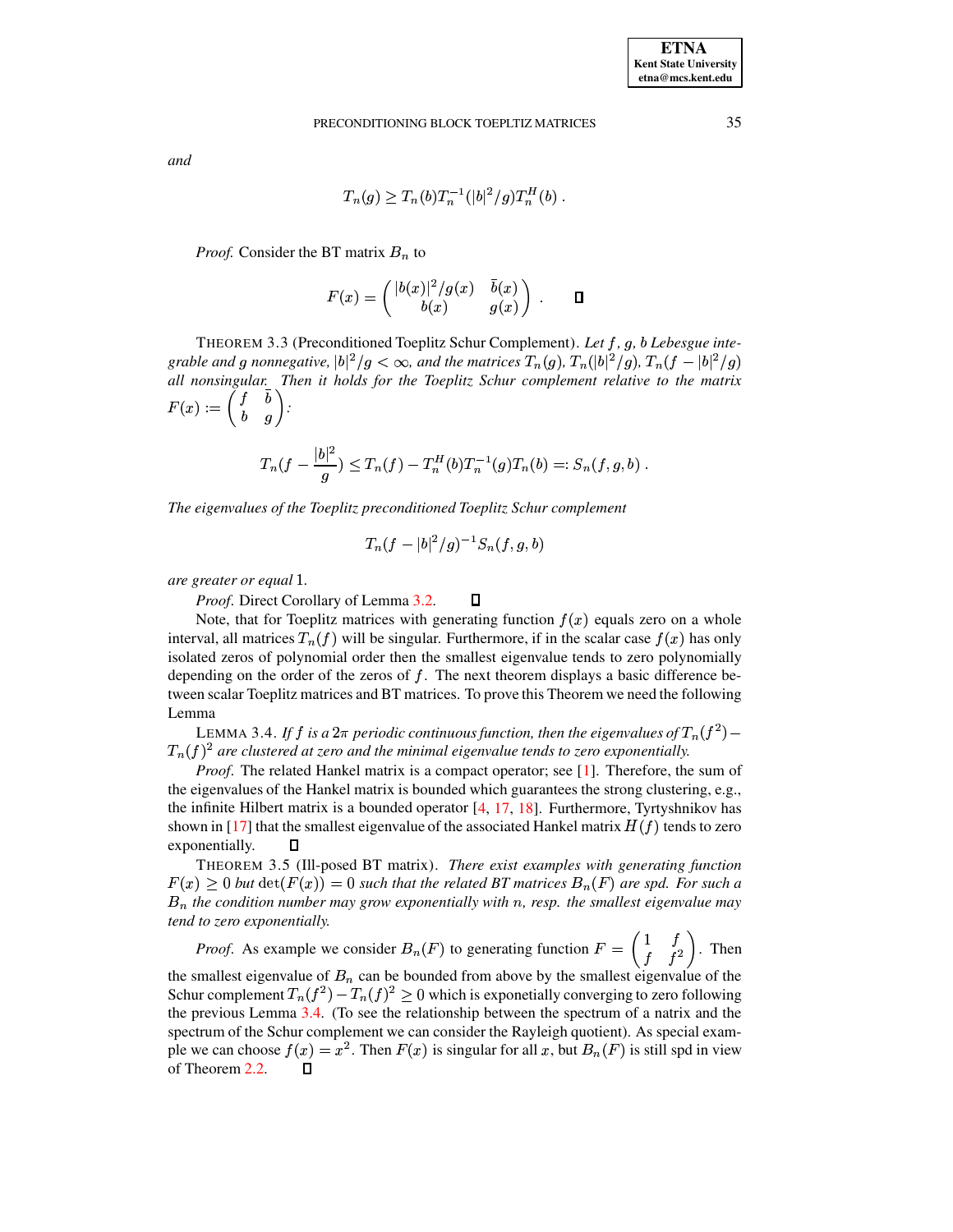<span id="page-5-2"></span>Now we want to analyse the spectrum of different preconditioned BT matrices. The first results show, that well-conditioned BT matrices behave similar to scalar Toeplitz matrices.

THEOREM 3.6 (Well-conditioned BT, Theorems 8.4 and 9.3 in [13]). For well-conditioned spd BT with  $F(x)$   $2\pi$ -periodic continuous the optimal block circulant preconditioner leads to a strongly clustered spectrum.

<span id="page-5-3"></span>THEOREM 3.7. Let  $f \ge 0$  be real  $2\pi$ -periodic continuous with a finite number of zeros of even order and  $T_n(f^2)$  nonsingular. Then the spectrum of  $B_n = T_n(f)T_n^{-1}(f^2)T_n(f)$  is strongly clustered around 1.

*Proof.* We can write  $f(x) = p(x)h(x)$  with  $h(x) \ge m > 0$  and trigonometric polynomial  $p(x)$ . Then  $T_n(f) = T_n(ph) = T_n(p) * T_n(h) + R_1 = T_n(h) * T_n(p) + R_2$  with  $R_j$  of low rank (Lemma 2.3). In the same way,  $T_n(f^2)^{-1} = T_n^{-1}(p)T_n^{-1}(h^2)T_n^{-1}(p) + R_3$ .<br>Because  $\infty > M \ge h(x) \ge m > 0$ ,  $T_n(h)$  and  $T_n(h^2)$  are well-conditioned approximated by circulant matrices C such that it holds: For each  $\epsilon > 0$  there exist matrices  $E_5, E_6, E_7$  and  $R_5, R_6, R_7$  for which  $||E_j||_2 \leq \epsilon$ ,  $j = 5, 6, 7$  and  $R_j, j = 5, 6, 7$  are matrices of low rank (the rank depends on  $\epsilon$  and not on the dimension n) [2, 7] with

$$
B_n = T_n(h) * T_n^{-1}(h^2) * T_n(h) + R_4 =
$$
  
=  $T_n(h) * C_n^{-1}(h)C_n(h) * T_n^{-1}(h^2) * C_n(h)C_n^{-1}(h) * T_n(h) + R_4 =$   
=  $(I + E_5 + R_5) * (I + E_6 + R_6) * (I + E_7 + R_7) + R_4 = I + E + R.$ 

<span id="page-5-1"></span>THEOREM 3.8 (Well-conditioned Toeplitz Schur complement). For uniformly wellconditioned spd Toeplitz Schur complements  $S_n = T_n(f) - T_n^H(b)T_n^{-1}(g)T_n(b)$  with real f and  $g \ge 0$  with  $0 < |b(x)|^2/g(x) < \infty$ ,  $f - |b|^2/g > 0$ , all  $2\pi$ -periodic continuous, the Toeplitz preconditioner  $P_n = T_n(f(x) - |b(x)|^2/g(x))$  leads to a weakly clustered spectrum with eigenvalues uniformly bounded away from 0 and  $\infty$ . If  $b(x)$  is real with zeros of even order the spectrum of the preconditioned Schur complement is strongly clustered around 1.

*Proof.* All  $S_n$  and  $P_n$  are uniformly well-conditioned and the spectrum of  $P_n^{-1}S_n$  is bounded in an interval  $[1, M]$ . With the following Theorem 3.9 this proves the first part of the Theorem. Furthermore, it holds

$$
P_n^{-1} * S_n = T_n^{-1}(f - |b|^2/g) * (T_n(f) - T_n(b)^H T_n^{-1}(g) T_n(b)) =
$$
  
=  $I + P_n^{-1} * (T_n(|b|^2/g) - T_n^H(b) T_n^{-1}(g) T_n(b))$ .

If  $b(x)$  has zeros, then  $g(x)$  has the same zeros of double order. If b has only zeros of even order then we can write  $b(x) = p(x)h_b(x)$  with a trigonometric polynomial  $p(x)$ . Furthermore, g can be written as  $g(x) = p^2(x)h_g(x)$  with positive  $h_b \ge m_b > 0$  and  $h_g \ge m_g > 0$ . Then, for real  $b$  it holds

$$
T_n^H(b)T_n^{-1}(g)T_n(b) = T_n^H(ph_b)T_n^{-1}(p^2h_g)T_n(ph_b) = T_n(h_b)T_n(h_g)^{-1}T_n(h_b) + R
$$

in view of Corollary 2.3. So we have to analyse only the case of well-conditioned  $T_n(g)$ which can be treated like in the previous Theorem by using circulant approximations. П

Next we consider ill-conditioned matrices. Here it turns out that for BT matrices the block circulant preconditioner can only ensure a weak clustering but no strong clustering. The proof of the weak clustering is based on the definition of approximating class of matrix sequences:

<span id="page-5-0"></span>THEOREM 3.9 (Weak clustering of BC preconditioner for BT matrices, Theorem 3.1 in [16]). For the Hermitian Toeplitz Schur complement of  $L^1$  functions  $S_n(f, g, b)$  it holds that the spectrum is distributed like the spectrum of the Toeplitz matrix  $T_n(f-|b^2|/g)$ . There-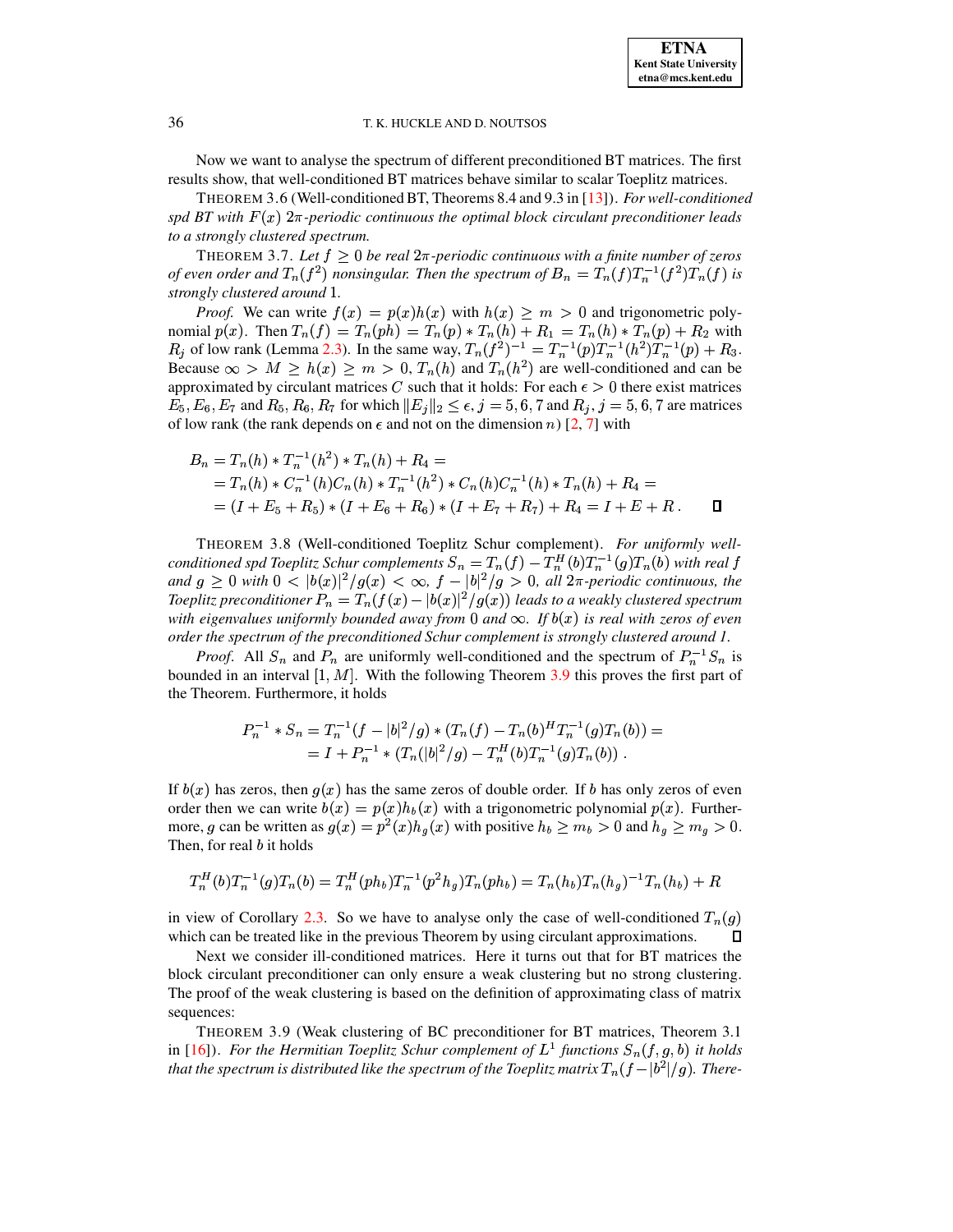<span id="page-6-0"></span>fore, the eigenvalues of the preconditioned Schur complement are weakly clustered around 1. The same is true for related circulant preconditioners.

THEOREM 3.10 (Counter example with no strong clustering). For the Toeplitz Schur complement there exist examples, e.g.,  $f \in L^2$ , where the above Toeplitz preconditioner from Theorem 3.9 that leads to a weak clustering, does not lead to a strong clustering.

*Proof.* Consider the Schur complement  $S_n = (T_n(p) + T_n(f^2)) - T_n(f)^2$  with a trigonometric polynomial like  $p(x) = (1 - \cos(x))^m$  and function f with coefficients  $t_i = 1/j$ . Note that the sequence  $t_i$  is in  $l^2$  and therefore the related Fourier series f is in  $L^2$ . The Toeplitz preconditioner is given by  $T_n(p)$ . Then it holds

(3.1) 
$$
T_n^{-1}(p) * S_n = I + T_n^{-1}(p) * (T_n(f^2) - T_n(f)^2))
$$

$$
= I + T_n^{-1}(p) * (P_n H(f) H(f) P_n + Q_n H(f) H(f) Q_n).
$$

Here,  $H(f)$  is the infinite Hilbert matrix. Because of Theorem 2.5 the eigenvalues, and therefore also the singular values are not clustered, and therefore also the eigenvalues of  $T_n^{-1}(p)S_n$  are not clustered around 1 but each cluster leads to  $O(log(n))$  outliers.

THEOREM 3.11 (Counter example for Toeplitz Schur complement preconditioner with unbounded norm). For the Toeplitz Schur complement  $S_n = A_n + T_n(f^2) - T_n(f)T_n(f)$ with Toeplitz matrices  $A_n$  there exists an example where the Toeplitz peconditioner that leads to a weak clustering following Theorem 3.9 has unbounded spectrum of the preconditioned system, e.g., for  $f \in L^2$ .

*Proof.* Define the skewcirculant matrix  $A_n = \text{to}$ eplitz $(2, -1, 0, \ldots, 0, 1)$  and  $f(x)$  with coefficients  $t_i = q^j$  with related Hankel matrix coefficients  $q^j$ . (Here we use the MATLABnotation  $T = toeplitz(x)$  to denote the symmetric Toeplitz matrix generated by vector x). With the eigenvectors  $u_i$  of  $A_n$ , relative to the standard eigendecomposition to  $A_n$  based on the Fourier matrix, we consider the Rayleigh quotients  $u_j^H A_n u_j$  and  $u_j^H H_n u_j$ . It can be shown by direct computation that it holds  $u_j^H H_j u_j = O(1/n)$ . Therefore, for the eigenvector to small eigenvalues of  $A_n$  it holds  $u_i^H A_h u_j = O(1/n^2)$ , and the Rayleigh quotient of  $u_j^H(A_n + H_n)u_j/u_j^H A_n u_j$  is unbounded. О

THEOREM 3.12. For the normal equations  $T_n(f)^2$  the Toeplitz preconditioner  $T_n(f^2)$ from Theorem 3.9 guarantees only a weakly clustered spectrum, e.g., for real  $f \in L^2$ .

*Proof.* Consider  $f(x) \ge 0$  with coefficients  $t_j = 1/j$ ,  $j = 1, 2, ...$ ;  $T_n(f)^2$  preconditioned by  $T_n(f^2)$  leads to

$$
(3.2) \quad I - T_n^{-1}(f^2) * T_n^2(f) = T_n^{-1}(f^2) * (T_n(f^2) - T_n^2(f)) =
$$
  

$$
= T_n^{-1}(f) * (P_n H(f) H(f) P_n + Q_n H(f) H(f) Q_n)
$$

and  $O(log(n))$  outliers in view of Theorem 2.5.

Finally, let us summarize the clustering results on preconditioning multilevel and block Toeplitz matrices by multilevel or block circulant preconditioners:

 $\Box$ 

1. For m-level Toeplitz matrices with equispaced grid, blocksize n, and total size  $N =$  $n^m$  there may be  $O(N^{(m-1)/m}) = n^{m-1}$  outliers (this includes also the scalar Toeplitz case with  $O(1)$  outliers and the 2-level case with  $N = n^2$  and  $O(n) = O(\sqrt{N})$  outliers).

2. For a BT matrix of size  $N = k * n$ , with fixed k, there may be  $O(log(N))$  =  $O(\log(n))$  outliers in the ill-conditioned case.

So, in the ill-conditioned case for scalar Toeplitz matrices we get strong clustering while for BT and  $m$ -level Toeplitz matrices we get only a weak one. Nevertheless, the pcg method for BT systems converges much faster  $(O(\log(N)))$  outliers) than the one for m-level Toeplitz systems  $(O(N^{(m-1)/m})$  outliers).

37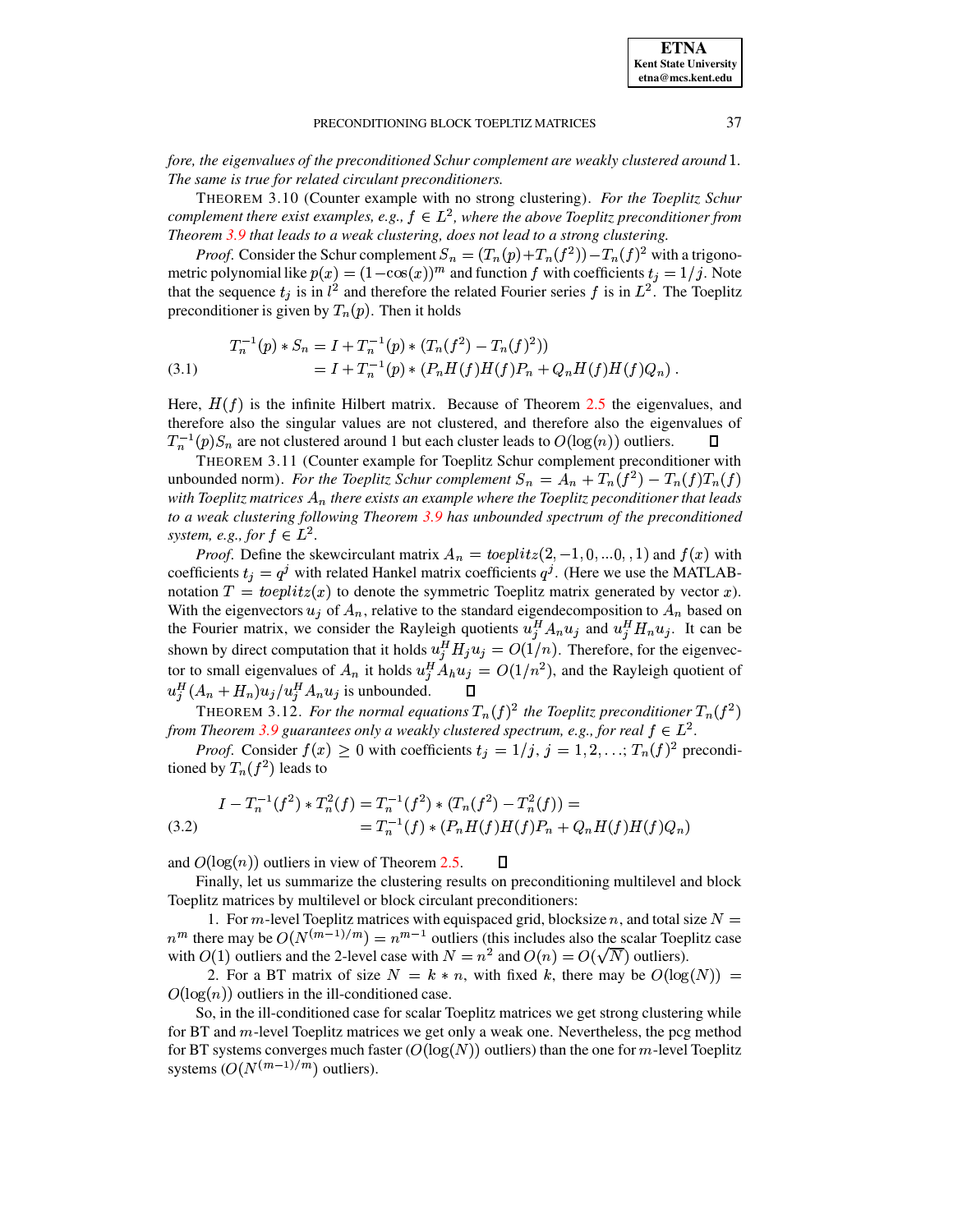<span id="page-7-0"></span>4. Finding efficient preconditioners for BT matrices and Toeplitz Schur Complements. An important class of preconditioners for scalar and multilevel Toeplitz matrices is given by trigonometric polynomials, resp. band Toeplitz matrices. A polynomial BT matrix is defined as a matrix with generating function whose entries are trigonometric polynomials. Unfortunately, given an ill-conditioned BT matrix it is not obvious whether one can find a spectral equivalent trigonometric polynomial BT matrix. So for the three examples

<span id="page-7-2"></span>
$$
F_1(x) = \begin{pmatrix} x^2 & x \\ x & 1+x^2 \end{pmatrix}, \ F_2(x) = \begin{pmatrix} x^2 & |x| \\ |x| & 1+x^2 \end{pmatrix}, \ F_3(x) = \begin{pmatrix} x^2 + \rho |x|^5 & x \\ x & 1+x^2 \end{pmatrix}
$$
  
(4.1)

with small  $\rho > 0$ , the polynomial BT matrix

<span id="page-7-3"></span>(4.2) 
$$
P(x) = \begin{pmatrix} 2(1 - \cos(x))) & \sin(x) \\ \sin(x) & 1 + 2(1 - \cos(x))) \end{pmatrix} \ge 0
$$

is spectral equivalent to  $F_1$  and  $F_3$ , but for  $F_2$  we cannot find a spectral equivalent polynomial. Note, that  $F_1$  and  $F_2$  have the same determinant, trace, and eigenvalues.

In the following, we present a recipe to define a trigonometric polynomial BT matrix for given  $F(x)$ . For simplicity we assume that  $F(x)$  has  $x_0 = 0$  as only singularity. First, we compute  $\det(F(x))$  and assume that at  $x_0 = 0$  it allows the expansion  $\det(F(x)) =$  $c x^m + O(|x|^{m+1})$ . We split the partial functions  $f_{ij}(x)$  of  $F(x)$  into  $f_{ij}(x) = f d_{ij}(x) +$  $f n_{ij}(x)$  with  $f d_{ij}(x)$  differentiable up to order m and  $f n_{ij}(x) = O(|x|^{m+1})$  not necessarily differentiable at  $x_0$ . Then, we can reduce the partial function  $fd_{ij}(x)$  to the coefficients  $1, x^1, \ldots, x^{l_{ij}}$  that give a contribution to the leading term  $x^m$  in  $\det(F(x))$ . In  $fd_{ij}$  we can replace the occuring terms  $x^r$ ,  $r = 0, \ldots, l_{ij}$  by trigonometric polynomials of the form  $\sin(x)^r$  or  $(2-2\cos(x))^{r/2}$ . In this way we can define a trigonometric polynomial BT matrix where  $det(P(x))$  has the same singularity as  $det(F(x))$ . If the resulting polynomial has no other singularity and is positive definite it may lead to a spectral equivalent preconditioner. We can prove the following result.

<span id="page-7-1"></span>THEOREM 4.1. Let  $F(x)$  be the generating matrix function for an spd ill-conditioned BT matrix with singularity at  $x_0 = 0$ . The determinant of  $F(x)$  at  $x_0 = 0$  is assumed to be of the form  $\det(F(x)) = c x^m + O(|x|^{m+1})$ . Suppose that we have found a trigonometric matrix polynomial  $P(x)$  such that all the scalar functions  $d_{ij}(x)$  in  $D(x) = F(x) - P(x)$  are approximated at 0 such that  $d_{ij}(x) = c_{ij} x^m + O(|x|^{m+1})$ . Furthermore assume that  $P(x)$  is spd and  $P(x) > 0$  for  $x \neq 0$ . Then the spectrum of the preconditioned system  $T_n^{-1}(P)T_n(F)$ is uniformly bounded away from 0 and  $\infty$ .

*Proof.* Note, that  $\det(P(x)) = \det(F(x)) + O(|x|^{m+1})$  near 0. The entries of  $P^{-1}(x)$  $(F(x) - P(x))$  are also bounded near  $x_0 = 0$  because  $\det(P(x)) = cx^m + O(|x|^{m+1})$ . Therefore, the eigenvalues of the preconditioned system  $P^{-1}(x)F(x)$  are bounded from above. Furthermore,  $P^{-1}(x)F(x) > 0$  for all x.  $\Box$ 

Note that the inverse of  $F(x)$  can be written as  $F^{-1}(x) = F(x)^{\sharp}/\det(F(x))$ . With this notation the condition in Theorem 4.1 can be formulated in the form that for  $P(x)$  all entries of the matrix  $G := F(x)^{\sharp} D(x)$  have to be of the form  $G_{ij}(x) = g_j x^m + O(|x|^{m+1}).$ 

Now let us return to the general problem of preconditining ill-conditioned BT matrices or Toeplitz Schur complements. We are interested in BT matrices where the solution can be reduced to the solution of scalar Toeplitz systems.

<span id="page-7-4"></span>THEOREM 4.2 (BT Schur complement I). Given a BT matrix with  $k = 2$ . The solution of the BT system can be reduced to solving scalar Toeplitz systems if one of the Schur complements  $S_n(g) := T_n(f) - T_n^H(b) * T_n^{-1}(g) * T_n(b)$  or  $S_n(f) := T_n(g) - T_n(b) * T_n(f) * T_n^H(b)$ is well-conditioned. We call  $S_n(g)$  and  $S_n(f)$  dual Schur complements.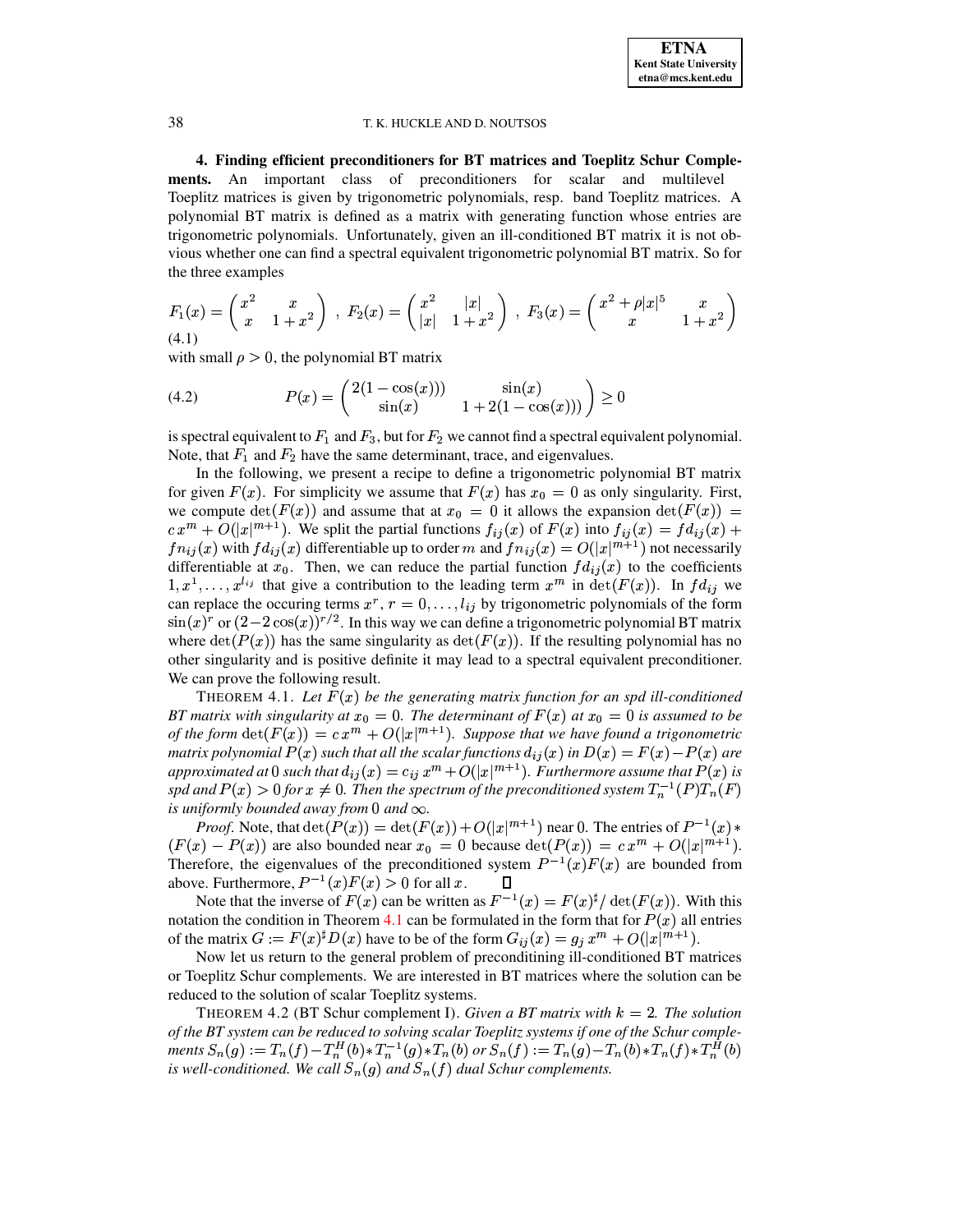| <b>ETNA</b>                  |
|------------------------------|
| <b>Kent State University</b> |
| etna@mcs.kent.edu            |

*Proof.* This is a direct consequence that via  $(2.1)$  we can reduce the BT matrix to scalar Toeplitz matrices and one of the Schur complements. Furthermore, in view of Theorem [3.8](#page-5-1) we have efficient preconditinoers for well-conditioned Toeplitz Schur complements. D.

Note that for ill-conditioned  $2 \times 2$  BT matrix one of the Schur complements may be ill-conditioned and the other may be well-conditioned, e.g.,  $F(x) = \begin{pmatrix} x^2 & x/2 \\ x/2 & 1 \end{pmatrix}$ .

THEOREM 4.3 (BT and Schur complement II). *Given the pair of dual Schur comple* $m$ ents  $S_n(f)$  and  $S_n(g)$ . Then the solution of  $S_n(f)$  can be reduced to the solution of  $S_n(g)$ . Therefore, for ill-conditioned  $S_n(f)$  we can find an efficient preconditioner if  $S_n(g)$  is wellconditioned or if there exists an efficient preconditioner for  $S_n(g)$ .

 $\Box$ *Proof.* Again, the result follows from equation [\(2.1\)](#page-3-3) and Theorem [3.8.](#page-5-1) One example is

$$
F(x)=\left(\!\!\begin{array}{cc}f&p\\p&p^2\end{array}\!\!\right)
$$

with trigonometric polynomial  $p$ . Then for the Schur complement it holds

$$
T_n(f) - T_n(p)T_n(p^2)^{-1}T_n(p) = T_n(f) - I + R,
$$

in view of Corollary 2.3 with  $T_n(p^2) = T_n(p)T_n(p) + R$ .

THEOREM 4.4. *Given a BT matrix with generating matrix function*  $F(x)$  *Lebesgue integrable that admits the factorization*

$$
F(x) = L(x) * U(x)
$$

*with*  $L(x)$  *a trigonometric matrix polynomial and*  $U(x)$  *a triangular matrix or vice versa. Then* the solution of  $T_n(F)$  can be reduced to solving scalar Toeplitz systems and band ma*trices.*

*Proof.* We consider a BT matrix in the form  $(1.2)$ . In view of Corollary [2.4](#page-2-4) the matrix  $T_n(F)$  can - up to low rank - be transformed in the product of a band matrix and a triangular matrix with Toeplitz matrices on the main diagonal blocks. 0

One example is

$$
F(x)=\left(\begin{matrix} f(x)&b(x)\\b(x)&b(x) \end{matrix}\right)=\left(\begin{matrix} 1&1\\0&1 \end{matrix}\right)\ast \left(\begin{matrix} f-b&0\\b&b \end{matrix}\right)
$$

<span id="page-8-0"></span>with real f, b  $L^1$  functions and the above Schur complement factorization according to [\(2.1\)](#page-3-3).

THEOREM 4.5. *Given a BT matrix with generating matrix function*  $F(x)$  *Lebesgue integrable that admits the factorization*

$$
F(x) = U(x) * R(x) * V(x)
$$

*with*  $U(x)$  *and*  $V(x)$  *trigonometric matrix polynomials and*  $R(x)$  *a triangular matrix. Then the solution of*  $T_n(F)$  *can be reduced to solving scalar Toeplitz systems and band matrices.* 

*Proof.* We consider a BT matrix in the form  $(1.2)$ . In view of Corollary [2.4](#page-2-4) the matrix  $T_n(F)$  can - up to low rank - be transformed in the product of a band matrix and a triangular matrix with Toeplitz matrices on the main diagonal blocks. О

One example is

$$
F(x)=\left(\begin{matrix} f(x)&b(x)\\b(x)&f(x)\end{matrix}\right)=(1/2)\left(\begin{matrix} 1&1\\1&-1\end{matrix}\right)\left(\begin{matrix} f+b&0\\0&f-b\end{matrix}\right)\left(\begin{matrix} 1&1\\1&-1\end{matrix}\right)
$$

with f and b real  $L^1$  functions.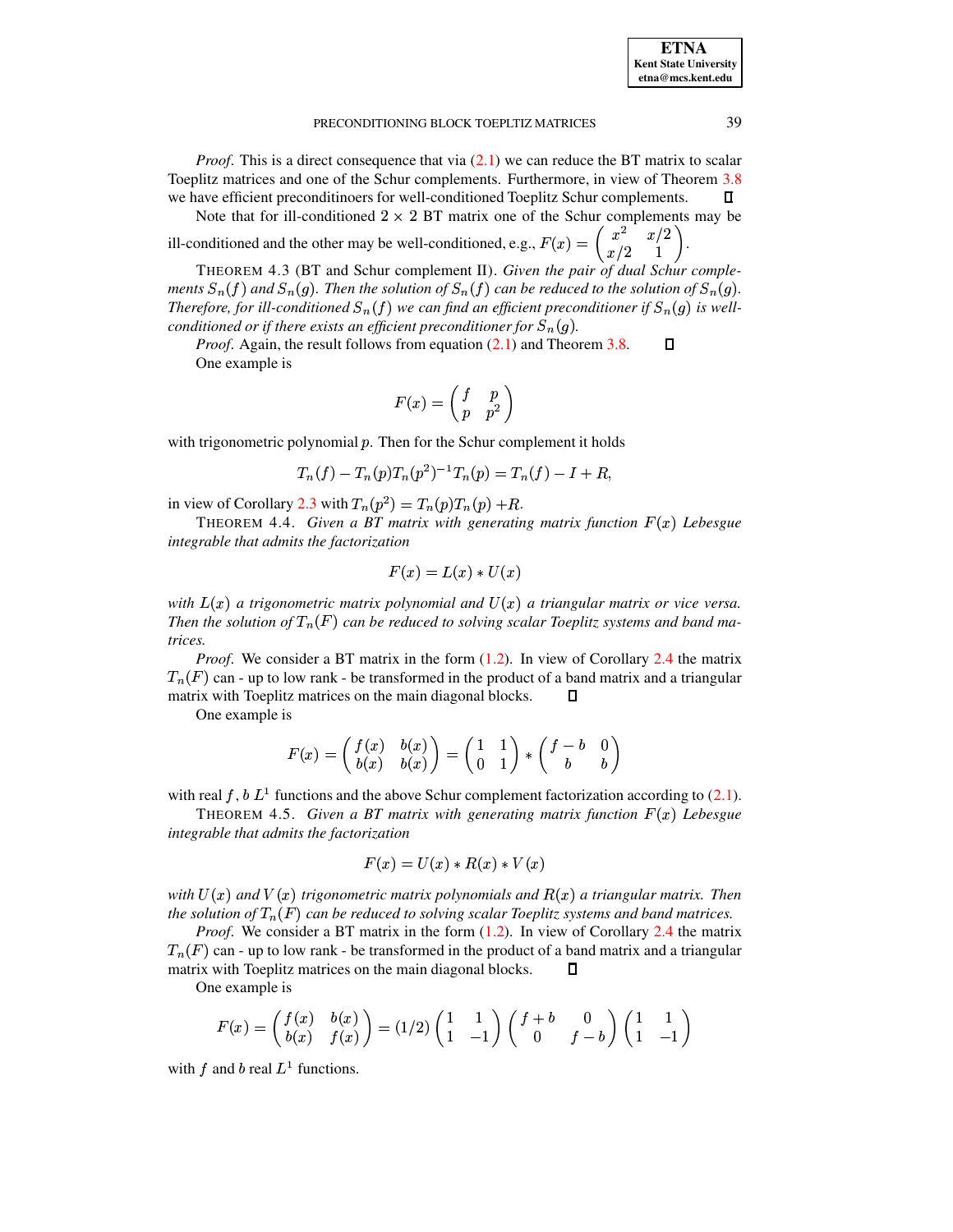TABLE 5.1

<span id="page-9-1"></span>Number of eigenvalues of the circulant preconditioned well-conditioned BT system outside  $[0.9, 1.1]$ .

| Size $\parallel$ 2*10 2*20 2*40 2*80 2*160 2*320 |  |  |  |
|--------------------------------------------------|--|--|--|
| outliers $\parallel$ 9                           |  |  |  |

<span id="page-9-2"></span>Number of eigenvalues of  $N_n$  outside [0.9, 1.001] for Toeplitz preconditioned Toeplitz normal equations.

 $\overline{\phantom{0}}$ 

| Size    10 20 40 80                            |  |  | 160 | 320 | 640 |
|------------------------------------------------|--|--|-----|-----|-----|
| outliers $\begin{vmatrix} 2 & 2 \end{vmatrix}$ |  |  |     |     |     |

<span id="page-9-0"></span>5. Numerical Results. First, we present numerical examples related to the Theorems from sections  $3$  and  $4$ .

EXAMPLE 5.1. Table 5.1 presents an example for Theorem 3.6 with optimal circulant preconditioner for BT matrix to

$$
F(x) = \begin{pmatrix} 1+|x|/\pi & |x|/\pi \\ |x|/\pi & 1 \end{pmatrix}
$$

with  $x \in [-\pi, \pi]$ . The spectrum is clustered and the number of outliers is bounded.

EXAMPLE 5.2. Next we display Theorem 3.7. Table 5.2 shows the number of outliers for a Toeplitz preconditioned Toeplitz normal equations. The function  $f(x) = x^2$  has zero of even order at 0 and we consider the matrix  $N_n := T_n(x^2) * T_n^{-1}(x^4) * T_n(x^2)$  with  $x \in [-\pi, \pi]$ . Note, that  $N_n$  is spectral equivalent to matrix  $T_n(x^2)^2$  preconditioned by  $T_n(x^4)$ .

EXAMPLE 5.3. Table 5.3 presents an example for Theorem 3.8 with strong clustering for the optimal circulant preconditioned well-conditioned dual Toeplitz Schur complements  $S_1 = I + T_n(|x|) - T_n(|x|) * T_n(|x|)$  and  $S_2 = I - T_n(|x|) * T_n^{-1}(1 + |x|) * T_n(|x|)$  with  $x \in [-\pi, \pi].$ 

EXAMPLE 5.4. Next we consider the strong clustering described by Theorem 3.8. Table 5.4 deals with the Toeplitz Schur complement  $2I + T_n(x^2) - T_n(x^2) * T_n^{-1}(x^4) * T_n(x^2)$ preconditioned by  $T_n(1+x^2)$  with  $x \in [-\pi, \pi]$ .

EXAMPLE 5.5. Table 5.5 presents an example for Theorem 3.10 with Toeplitz preconditioner for Toeplitz Schur complement  $T_n(p) + T_n(f^2) - T_n^2(f)$ ; the preconditioner is given by  $T_n(p)$  with  $f(x) = |x|, x \in [-\pi, \pi],$  and  $p(x) = 2 - 2\cos(x),$  resp.  $p(x) = 6 - 8\cos(x) + 2\cos(2x).$ 

EXAMPLE 5.6. We display Theorem 3.10 by Table 5.6. For the Toeplitz Schur complement  $A_n + T_n(f^2) - T_n^2(f)$  we choose the preconditioner  $A_n$  with  $f(x) = |x|$  with  $x \in$  $[-\pi, \pi]$  and  $A_n(p)$  the skewcirculant matrix given by the polynomial  $p(x) = 2 - 2\cos(x)$ , resp.  $p(x) = 6 - 8 \cos(x) + 2 \cos(2x)$ .

EXAMPLE 5.7. Table 5.7 presents an example for Theorem 4.1 with polynomial BT preconditioner  $P(x)$  for the three BT matrices  $F_1(x)$ ,  $F_2(x)$ , and  $F_3(x)$  from (4.1) and (4.2). We see, that P leads to bounded spectrum when applied on  $F_1$  or  $F_3$ .

<span id="page-9-3"></span>EXAMPLE 5.8. We consider the matrix function  $F = \begin{pmatrix} 1 & x \\ x & 2x^2 \end{pmatrix}$ . The associated BT matrix generated by  $F$  is:

$$
B_n(F) = \begin{pmatrix} I_n & T_n(x) \\ T_n^H(x) & 2T_n(x^2) \end{pmatrix}.
$$

For the solution of the BT system

 $B_n(F)\mathbf{x} = b$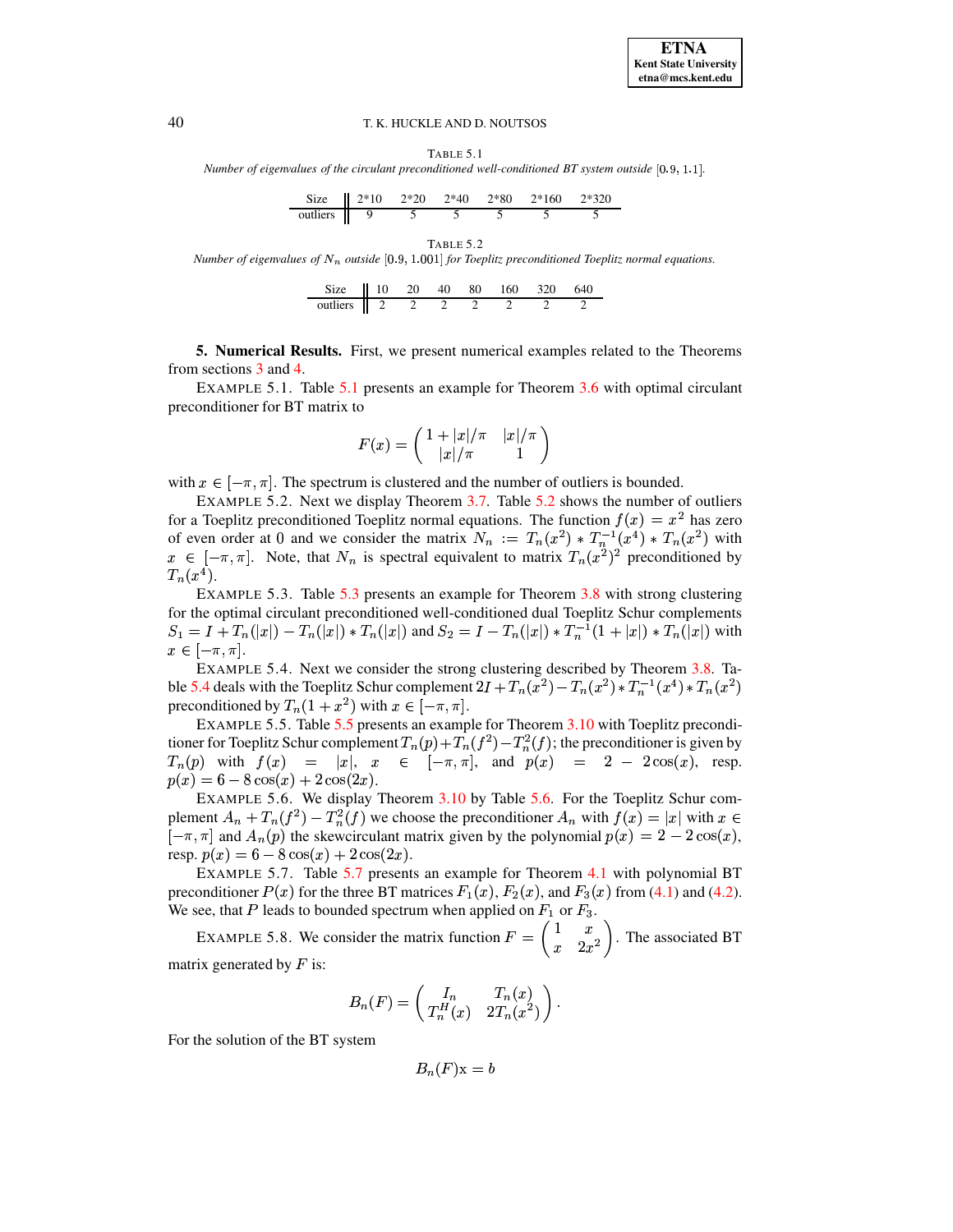## **ETNA Kent State University**  $etna@mcs. kent.edu$

#### PRECONDITIONING BLOCK TOEPLTIZ MATRICES

TABLE 5.3

<span id="page-10-0"></span>Number of eigenvalues outside [0.99, 1.01] as example for strong clustering for well-conditioned Toeplitz Schur complement with circulant preconditioner.

|                                        | $\parallel$ 10 | 20 | 40 | 80 | 160 | 320 |  |
|----------------------------------------|----------------|----|----|----|-----|-----|--|
| outliers $S_1 \parallel 3 \parallel 2$ |                |    |    |    |     |     |  |
| outliers $S_2$   3                     |                |    |    |    |     |     |  |

**TABLE 5.4** 

<span id="page-10-1"></span>Number of eigenvalues outside [0.9, 1.001] as example for strong clustering for well-conditioned Toeplitz Schur complement with Toeplitz preconditioner.

| Size    10 20 40 80 160 320 640 |  |  |  |  |
|---------------------------------|--|--|--|--|
| outliers $\parallel$ 2 2        |  |  |  |  |

we choose as preconditioner the block band Toeplitz matrix:

$$
\begin{pmatrix} I_n & T_n(\sin(x)) \\ T_n(\sin(x)) & 2T_n(2-2\cos(x)) \end{pmatrix}.
$$

The Schur complements of the above BT matrix are

$$
S_1 = I_n - (1/2) * T_n(x)^H * T_n(x^2)^{-1} * T_n(x),
$$

which is well-conditioned in view of Theorem  $3.1$  and does not need any preconditioning, and

$$
S_2 = 2T_n(x^2) - T_n(x)^H * T_n(x),
$$

which is ill-conditioned and needs preconditioning. For this we choose the band Toeplitz preconditioner

$$
T_n(2-2\cos(x)).
$$

In Table 5.8 we give the number of iterations of the pcg method for various values of  $n$  and for using various preconditioners. Thereby, we use the following abbreviations:

BT: cg for block Toeplitz System,

BBT: Block band Toeplitz preconditioning for block Toeplitz System,

CBT: Block circulant preconditioning for block Toeplitz System,

WS: cg for well-conditioned Schur complement,

IS: cg for ill-conditioned Schur complement,

BIS: Band Toeplitz preconditioning ill-conditioned Schur complement, and

CIS: Circulant preconditioning for ill-conditioned Schur complement.

We have to remark that for this example we get only a weak clustering and not a strong clustering for the band Toeplitz preconditioned ill-conditioned Schur complement, since the Hankel matrix related to the function  $x$  is similar to the Hilbert matrix (Theorem 3.10). Hence, the number of iterations in the 7th column shows a logarithmic growth.

Since the dual Schur complement is well-conditioned we get a strong clustering for the block band Toeplitz preconditioner applied on the block Toeplitz system (Theorem 4.2). As a consequence, the number of iterations in the 3rd column tends to be constant.

For the circulant preconditioned matrix for the Schur complement as well as for the block circulant preconditioned matrix for the BT system we get only a weak clustering (Theorem 3.9).

41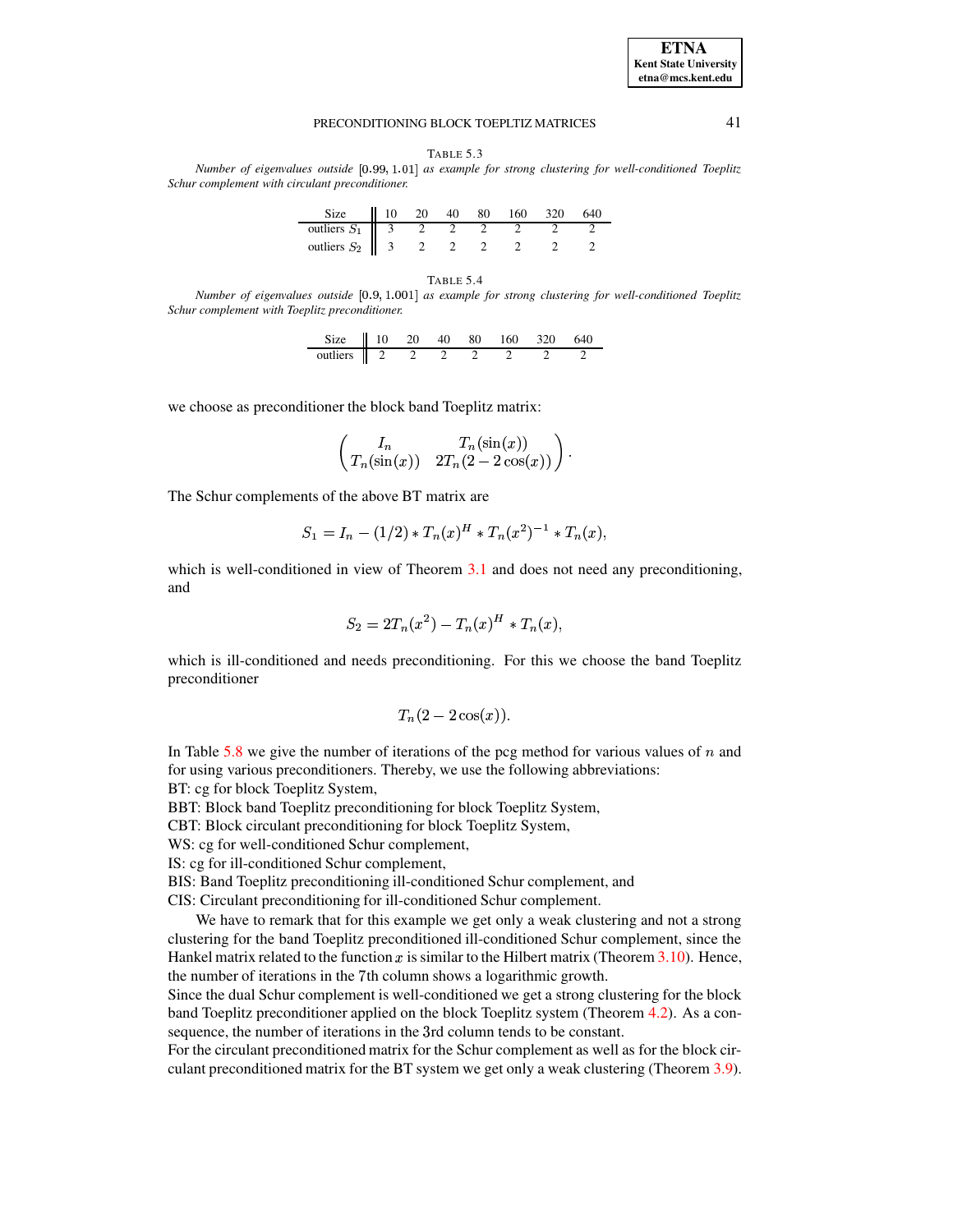TABLE 5.5

<span id="page-11-0"></span>*Number of eigenvalues of outside as an example for no strong clustering for Toeplitz preconditioned Toeplitz Schur complement.*

|                                                      |  | 40 80 | 160 320 | 640 | 1280 |
|------------------------------------------------------|--|-------|---------|-----|------|
| outliers toeplitz $(2, -1, 0, )$ 2 2 2 3 3 4         |  |       |         |     |      |
| outliers <i>toeplitz</i> (6, -4, 1, 0, )   2 2 3 4 4 |  |       |         |     |      |

| L<br>R<br>F | ١ |
|-------------|---|
|-------------|---|

*Maximum eigenvalue as an example for unboundedness for Toeplitz preconditioned Toeplitz Schur complement.*

<span id="page-11-1"></span>

| Size                                                                                          | $\blacksquare$ 10 | 20 | 40 | - 80 | 160 | 320 | 640 | 1280 |
|-----------------------------------------------------------------------------------------------|-------------------|----|----|------|-----|-----|-----|------|
| $\lambda_{max}$ for toeplitz $(2, -1, 0, )$ 3.1 6.0 12.2 25.3 52.2 106.7 216.5 437.1          |                   |    |    |      |     |     |     |      |
| $\lambda_{max}$ for toeplitz(6, -4, 1, 0, )   2.0E1 1.8E2 1.6E3 1.4E4 1.1E5 9.2E5 7.5E6 6.0E7 |                   |    |    |      |     |     |     |      |

<span id="page-11-2"></span>Therefore, the number of iterations in the 4th and 8th columns show logarithmic growth.

EXAMPLE 5.9.  $F = \begin{pmatrix} 1 & x \\ -2 & 2 & 4 \end{pmatrix}$  $\begin{pmatrix} 1 & x^2 \ x^2 & 2x^4 \end{pmatrix}$ ,  $T_n(F) = \begin{pmatrix} I_n & T_n(x^2) \ T_n(x^2) & 2T_n(x^4) \end{pmatrix}$ .  $T_n(x^2)$   $2T_n(x^4)$  | we use a . We use as block band Toeplitz preconditioner for the BT system the matrix:

$$
\left(\begin{array}{cc} I_n & T_n(2-2\cos(x)) \\ T_n(2-2\cos(x)) & 2T_n((2-2\cos(x))^2) \end{array}\right)
$$

and as band Toeplitz preconditioner for the ill-conditioned Schur complement the matrix:

$$
T_n((2-2\cos(x))^2).
$$

In Table [5.9](#page-13-9) we give the number of iterations of pcg method as we have done in Table [5.8.](#page-12-2) The meaning of "\*" is that the number of iterations exceeds the dimension of the considered matrix.

We get the same remarks as in the previous example except the band Toeplitz preconditioned ill-conditioned Schur complement. Note, that the Hankel matrix related to the function  $x^2$  is a compact operator (Theorem [3.4,](#page-4-0) see also [\[1\]](#page-13-7)). Consequently, the number of iterations in the 7th column tends to be constant. 44 Million St.

<span id="page-11-3"></span>EXAMPLE 5.10. 
$$
F = \begin{pmatrix} x^2 & \frac{1}{2}x^2 \\ \frac{1}{2}x^2 & x^2 \end{pmatrix}, T_n(F) = \begin{pmatrix} T_n(x^2) & \frac{1}{2}T_n(x^2) \\ \frac{1}{2}T_n(x^2) & T_n(x^2) \end{pmatrix}.
$$
 We use as block band Toeplitz preconditioner for the BT system the matrix:

$$
\begin{pmatrix}\nT_n(2 - 2\cos(x)) & T_n(1 - \cos(x)) \\
T_n(1 - \cos(x)) & T_n(2 - 2\cos(x))\n\end{pmatrix}.
$$

Both Schur complements are the same Toeplitz matrix:  $\frac{3}{4}T_n(x^2)$ , so we use as band Toeplitz preconditioner for the ill-conditioned Schur complement the matrix:

$$
\frac{3}{4}T_n(2-2\cos(x)).
$$

This example is a special case of Theorem  $4.5$ , so  $F$  can be written in the form

$$
F(x) = (1/2) \begin{pmatrix} 1 & 1 \\ 1 & -1 \end{pmatrix} \begin{pmatrix} \frac{3}{2}x^2 & 0 \\ 0 & \frac{3}{2}x^2 \end{pmatrix} \begin{pmatrix} 1 & 1 \\ 1 & -1 \end{pmatrix}.
$$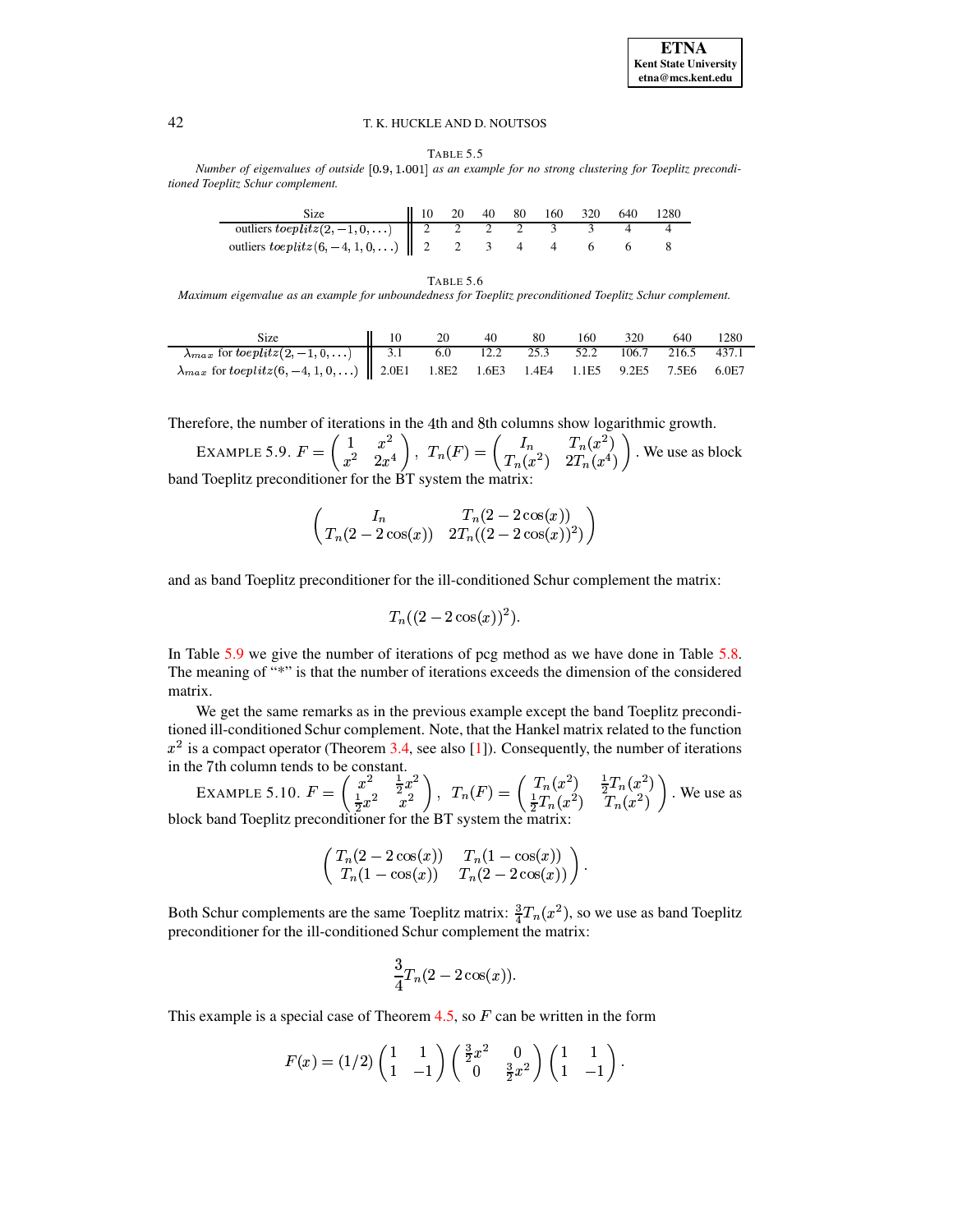TABLE 5.7 *Minimum* and *maximum* eigenvalue of the preconditioned spectrum  $T_n^{-1}(P) * T_n(F_j)$ ,  $j = 1, 2, 3$ .

<span id="page-12-1"></span>

| Size                                                                                                        | 10 | 20 | 40       | 80       | 160      | 320      | 640       |
|-------------------------------------------------------------------------------------------------------------|----|----|----------|----------|----------|----------|-----------|
| $\lambda_{min}, \overline{\lambda_{max}}$ for $F_1$   0.83,2.4 0.81,2.6                                     |    |    | 0.80,2.7 | 0.80.2.9 | 0.80.2.9 | 0.80.2.9 | 0.80, 3.0 |
| $\lambda_{min}, \lambda_{max}$ for $F_2$   0.1,9.0 4E-2,26.9 1E-2,96.5 4E-3,4E2 1E-3,1E3 4E-4,6E3 1E-4,2E4  |    |    |          |          |          |          |           |
| $\lambda_{min}, \lambda_{max}$ for $F_3$   0.90,8.0 0.84,8.9 0.82,9.4 0.81,9.8 0.80,9.9 0.80,10.1 0.80,10.1 |    |    |          |          |          |          |           |

TABLE 5.8 *Iterations for BT system and for Schur Complements of example [5.8](#page-9-3)*

<span id="page-12-2"></span>

| $\it n$ | BТ   | <b>BBT</b> | <b>CBT</b> | WS             | IS             | BIS            | CIS |
|---------|------|------------|------------|----------------|----------------|----------------|-----|
| 4       | 8    | 7          | 5          | $\overline{c}$ | $\overline{2}$ | $\overline{c}$ | 2   |
| 8       | 15   | 10         | 12         | 3              | 4              | 4              | 4   |
| 16      | 31   | 12         | 14         | 3              | 8              | 8              | 5   |
| 32      | 64   | 14         | 15         | 3              | 17             | 9              | 5   |
| 64      | 128  | 14         | 16         | 3              | 39             | 10             | 6   |
| 128     | 202  | 14         | 16         | 3              | 86             | 11             | 6   |
| 256     | 350  | 14         | 18         | 3              | 187            | 11             | 6   |
| 512     | 619  | 13         | 19         | 4              | 395            | 12             | 9   |
| 1024    | 1189 | 13         | 20         | 4              | 819            | 12             | 10  |

Theorem [4.5](#page-8-0) is applied, which means that the problem is reduced to solve the scalar Toeplitz system of the matrix  $T_n(x^2)$ . This system is efficiently solved by band Toeplitz preconditioned method to get superlinear convergence. Since  $F$  could be written also as the product:

$$
F(x)=\begin{pmatrix} x^2 & 0 \\ 0 & x^2 \end{pmatrix} \begin{pmatrix} 1 & \frac{1}{2} \\ \frac{1}{2} & 1 \end{pmatrix},
$$

where the first factor is a diagonal matrix function with roots of even order and the second one is a constant positive definite matrix function, we can use efficiently the block band diagonal Toeplitz preconditioner

$$
D(x) = \begin{pmatrix} T_n(2 - 2\cos(x)) & 0 \\ 0 & T_n(2 - 2\cos(x)) \end{pmatrix}.
$$

In Table [5.10](#page-13-10) we give the associated numbers of iterations for all the methods mentioned above, where the column named by BBDT corresponds to the block band diagonal Toeplitz preconditioner. We get superlinearity in all preconditioned methods which confirms the validity of Theorem [4.5.](#page-8-0)

It should be mentioned here that the block band diagonal Toeplitz preconditioner for this example could be obtained also by Theorem 3.1 of [\[12\]](#page-14-1), as an analogous preconditioner has been obtained in the Example 4.2 of the same paper.

<span id="page-12-0"></span>**6. Conclusions.** We have characterized different methods to reduce the solution of BT matrices or Toeplitz Schur complements to the solution of scalar Toeplitz matrices. Furthermore, we have developed different preconditioning methods for block Toeplitz matrices and Toeplitz Schur complement matrices. In ill-conditioned cases we have to reckon with  $O(log(n))$  outliers and growing iteration count with increasing n. Furthermore, we have developed results on the spectrum of preconditioned BT matrices and Toeplitz Schur complements. We have shown that for some cases neither circulant preconditioner nor banded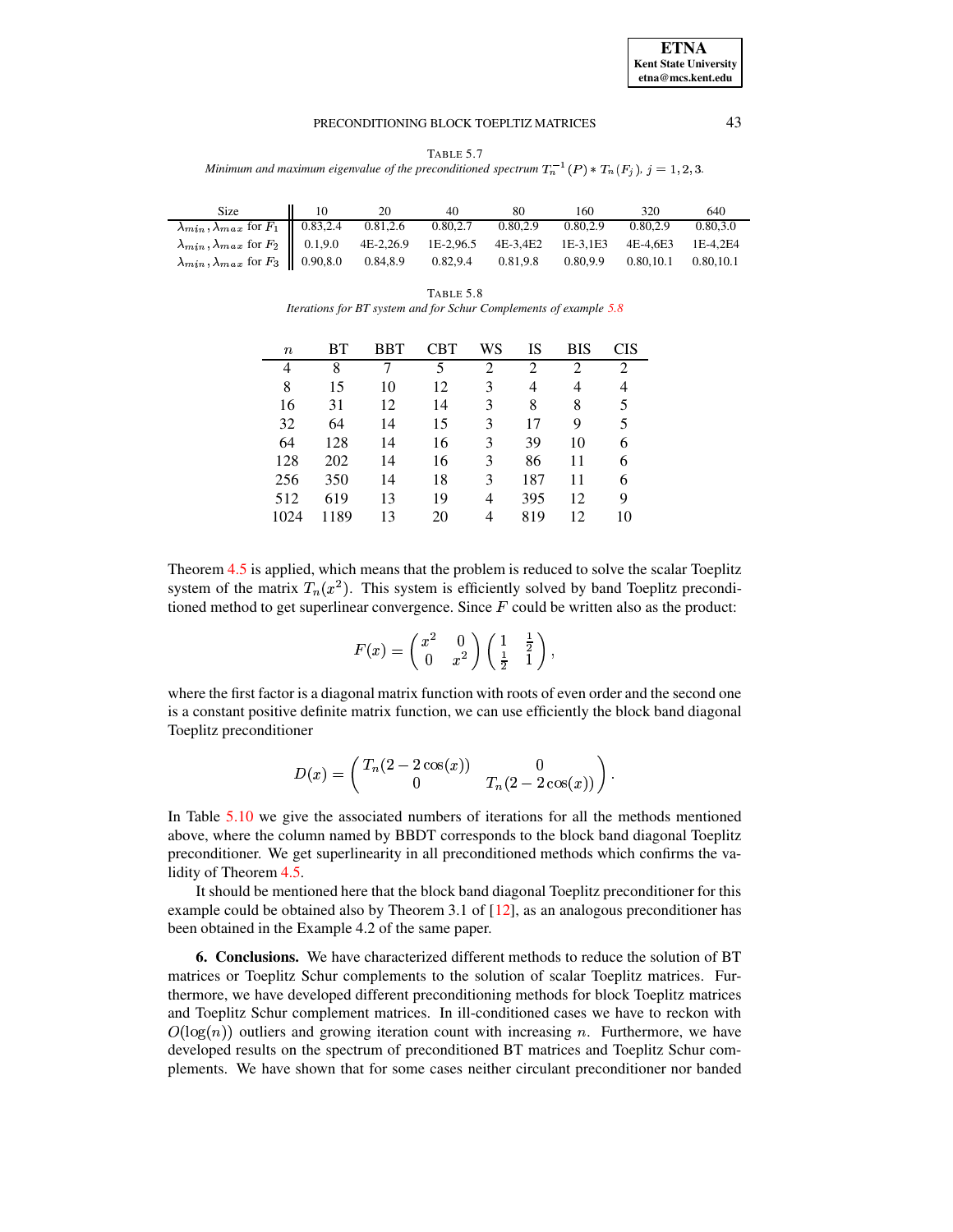<span id="page-13-9"></span>

| $\it n$ | BТ | <b>BBT</b> | CBT | WS             | IS     | <b>BIS</b>     | <b>CIS</b>     |
|---------|----|------------|-----|----------------|--------|----------------|----------------|
| 4       | 4  | 4          | 3   | 2              | 2      | $\overline{c}$ | $\overline{c}$ |
| 8       | 11 | 7          | 6   | $\overline{c}$ | 4      | 4              | 4              |
| 16      | 25 | 9          | 9   | 2              | 9      | 8              | 6              |
| 32      | *  | 12         | 12  | 2              | 28     | 10             | 8              |
| 64      | *  | 16         | 11  | 2              | $\ast$ | 12             | 11             |
| 128     | *  | 18         | 15  | $\overline{2}$ | *      | 13             | 10             |
| 256     | *  | 20         | 17  | $\overline{c}$ | *      | 14             | 14             |
| 512     | *  | 20         | 25  | 2              | *      | 14             | 15             |
| 1024    | *  | 20         | 24  | 2              | *      | 14             | 24             |

TABLE 5.9 *Iterations for BT system and for Schur Complements of example [5.9](#page-11-2)*

<span id="page-13-10"></span>*Iterations for BT system and for Schur Complements of example [5.10](#page-11-3)*

| $\it n$ | BТ  | BBT | <b>BBDT</b>    | IS             | <b>BIS</b> |
|---------|-----|-----|----------------|----------------|------------|
| 4       | 2   | 2   | $\mathfrak{D}$ | $\overline{c}$ | 2          |
| 8       | 4   | 4   | 4              | 4              | 4          |
| 16      | 8   | 7   | 7              | 8              | 7          |
| 32      | 16  | 9   | 9              | 16             | 9          |
| 64      | 36  | 10  | 10             | 37             | 10         |
| 128     | 82  | 10  | 10             | 82             | 10         |
| 256     | 177 | 10  | 10             | 177            | 10         |
| 512     | 372 | 11  | 11             | 372            | 11         |
| 1024    | 768 | 11  | 11             | 768            | 11         |

preconditioner lead to an efficient iterative method. In such cases as alternative method the Multigrid approach for BT matrices [\[5\]](#page-13-11) may be preferable, because these methods can also deal with zeros of uneven order in the generating function.

## REFERENCES

- <span id="page-13-7"></span>[1] A. BO¨ TTCHER AND B. SILBERMANN, *Introduction to large truncated Toeplitz matrices*, Springer-Verlag, New York, 1998.
- <span id="page-13-5"></span><span id="page-13-3"></span>[2] R. CHAN AND M. NG, *Conjugate gragient methods for Toeplitz systems*, SIAM Rev., 38 (1996), pp. 427–482.
- [3] R. CHAN, *Toeplitz preconditioners for Toeplitz systems with nonnegative generating functions*, IMA J. Numer. Anal., 11 (1991), pp. 333–345.
- <span id="page-13-11"></span><span id="page-13-8"></span>[4] M.-D. CHOI, *Tricks or treats with the Hilbert matrix*, Amer. Math. Monthly, 90 (1983), pp. 301–312.
- [5] T. HUCKLE AND J. STAUDACHER, *Multigrid methods for block Toeplitz matrices with small size blocks*, BIT, 46 (2006), pp. 61–83.
- <span id="page-13-6"></span>[6] M. MIRANDA AND P. TILLI, *Asymptotic spectra of Hermitian Block Toeplitz matrices and preconditioning results*, SIAM J. Matrix Anal. Appl., 21 (2000), pp. 867–881.
- <span id="page-13-4"></span><span id="page-13-0"></span>[7] M. NG, *Iterative Methods for Toeplitz Systems*, Oxford University Press, New York, 2004.
- [8] D. NOUTSOS, S. SERRA CAPIZZANO, AND P. VASSALOS, *Spectral equivalence and matrix algebra preconditinoers for multilevel Toeplitz systems: a negative result*, in Fast algorithms for structured matrices: theory and applications, pp. 313–322, Contemp. Math., 323, AMS, Providence, RI, 2003.
- <span id="page-13-1"></span>[9] D. NOUTSOS, S. SERRA CAPIZZANO, AND P. VASSALOS, *Matrix algebra preconditioners for multilevel Toeplitz systems do not ensure optimal convergence rate*, Theoret. Comput. Sci., 315 (2004), pp. 557– 579.
- <span id="page-13-2"></span>[10] S. SERRA CAPIZZANO, *Optimal, quasioptimal and superlinear band-Toeplitz preconditioners for asymptotically ill-conditioned positive definite Toeplitz systems*, Math. Comp., 66 (1997), pp. 651–665.

TABLE 5.10